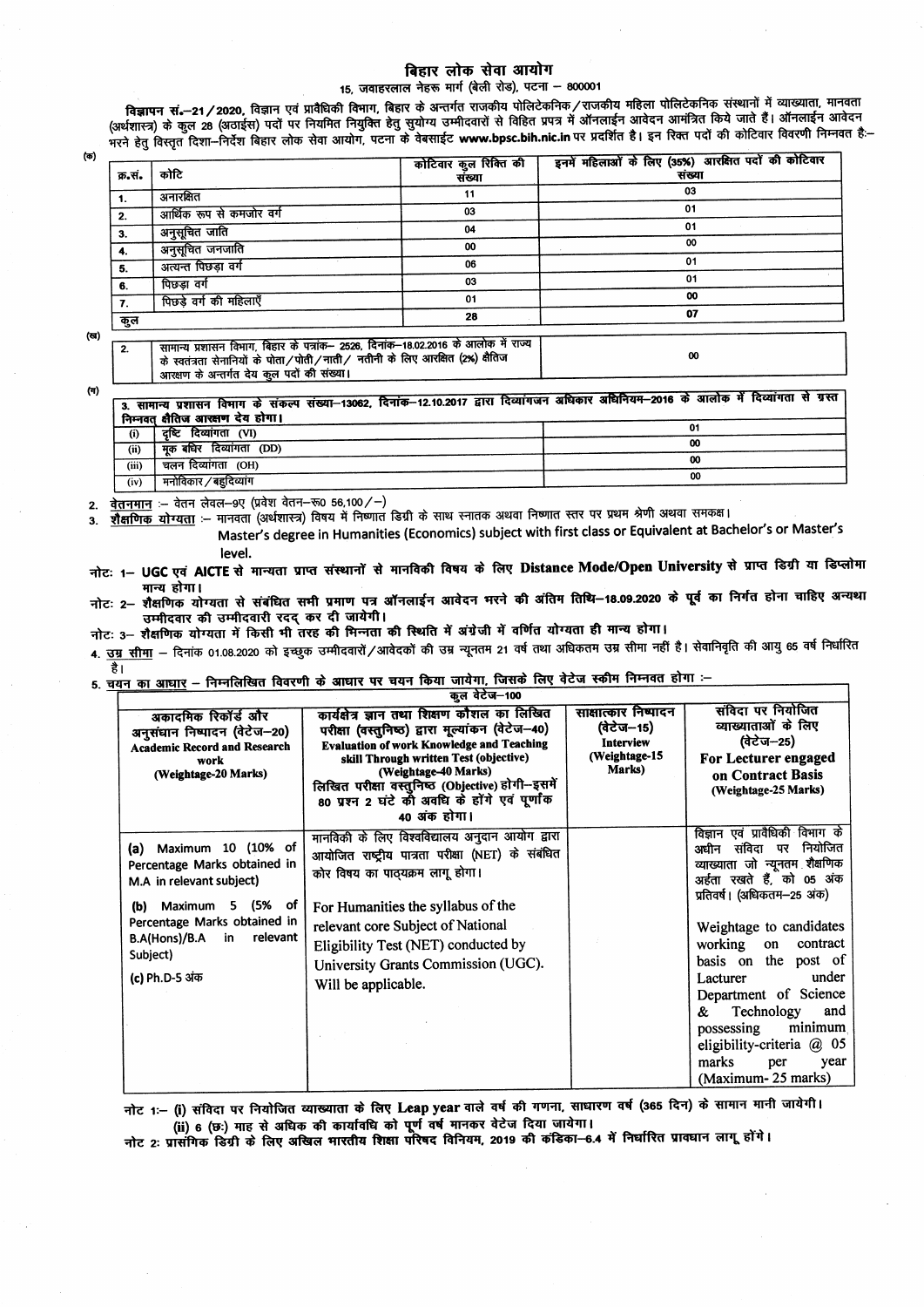नोट 3: -बोर्ड/विश्वविद्यालय द्वारा निर्धारित नियमावली के CGPA एवं ग्रेड को प्रतिशत/अंकों में परिवर्तित किया जाएगा। बोर्ड/विश्वविद्यालय के नियमावली नहीं रहने की स्थिति में AICTE द्वारा CGPA एवं ग्रेड को प्रतिशत/अंकों में परिवर्तित करने का फार्मूला मान्य होगा।

नोट 4:- विज्ञापित पदों के विरूद्ध नियुक्ति हेतु सुयोग्य उम्मीदवारों के चयन के लिए लिखित परीक्षा का आयोजन किया जायेगा। कार्मिक एवं प्रशासनिक सुधार विमाग के संकल्प ज्ञापांक-3/एम0-63/2005 का0-2374, पटना दिनांक-16.07.2007 एवं पत्रांक-6706 दिनांक-01.10.2008 द्वारा निर्धारित सामान्य श्रेणी के लिए चालीस प्रतिशत (40%), पिछड़ा वर्ग के लिए साढ़े छत्तीस प्रतिशत (36.5%), अत्यन्त पिछड़ा वर्ग के लिए चौंतीस<br>प्रतिशत (34%) तथा अनुसूचित जाति, अनुसूचित जनजाति, महिला एवं विकलांग उम्मीदवारों के लि होगा।

नोट 5:- साक्षात्कार के लिए अम्यर्थियों को सिर्फ लिखित परीक्षा के आधार पर Short list किया जायेगा।

6. आरक्षणः-

- $(0)$
- जाति के आधार पर आरक्षण का लाभ उन्हीं उम्मीदवारों को मिलेगा, जिनका स्थायी निवास बिहार राज्य में है अर्थात जो बिहार के मुलवासी हैं। बिहार राज्य के  $(ii)$ जाए \* आन्दार रर जारदा है जा आरक्षण का लाभ देव नहीं होगा। आवेदन में दिया गया स्थायी पता ही आरक्षण प्रयोजन के लिए स्थायी निवास अनुमान्य होगा।

(iii)(A) अनुसूचित जाति एवं अनुसूचित जनजाति के उम्मीदवारों को निम्नांकित प्रमाण–पत्र जमा करना अनिवार्य होगा :–

(a) जाति प्रमाण-पत्र

.<br>(b)स्थायी निवास / मूल निवास (डोमिसाइल) प्रमाण-पत्र

(B) पिछड़ी जाति एवं अत्यन्त पिछड़ी जाति के उम्मीदवारों को क्रीमीलेयर रहित प्रमाण-पत्र जमा करना अनिवार्य होगा।

पिछड़ा वर्ग एवं अत्यन्त पिछड़ा वर्ग की दशा में; अपने स्थायी अधिवास अंचल के राज्य सरकार द्वारा अधिसुचित अंचलाधिकारी द्वारा निर्गत क्रीमीलेयर रहित प्रमाण–पत्र एवं अनुसूचित जाति/अनुसूचित जनजाति की दशा में, अपने स्थायी अधिवास अंचल के राज्य सरकार द्वारा अधिसूचित अंचलाधिकारी द्वारा निर्गत स्थायी निवास प्रमाण-पत्र/मूल निवास (डोमिसाइल) प्रमोण-पत्र एवं जाति प्रमाण-पत्र मान्य होगा। आरक्षण का दावा करने वाली विवाहित महिलाओं का जाति/क्रीमीलेयर रहित प्रमाण-पत्र उनके पिता के नाम एवं पता से निर्गत होना चाहिए न कि उनके पति के नाम एवं पता से। उपर्युक्त आरक्षण संबंधी सभी प्रमाण-पत्र आयोग कार्यालय में सत्यापन के समय मूल रूप से प्रस्तुत नहीं करने पर आरक्षण का लाम देय नहीं होगा।

(iv) आरक्षित कोटि के उम्मीदवार अपनी जाति के अनुरुप पूर्ण रूप से संतुष्ट होने के पश्चात् ही आरक्षित कोटि का अंकन ऑनलाईन आवेदन के संबंधित<br>कॉलम में करेंगे एवं ऑनलाईन आवेदन मरते समय उनके पास आरक्षण कोटि के अनुरूप सक्षम प्राधि होगा। किसी प्रकार की त्रुटि होने पर आरक्षण का दावा मान्य नहीं होगा। आवेदन मरने के पश्चात आरक्षण कोटि में परिवर्तन का दावा मान्य नहीं होगा साथ ही गलत आरक्षण कोटि अंकित करने पर आरक्षण का लाभ नहीं मिलेगा।

आरक्षित कोटि निम्नवत् है :--

| क्र.सं. | आरक्षित कोटि                                           | ऑनलाईन आवेदन में आरक्षित कोटि |
|---------|--------------------------------------------------------|-------------------------------|
|         | अनूसूचित जाति (Schedule Caste)                         | SC                            |
| 2.      | अनुसूचित जनजाति (Schedule Tribe)                       |                               |
| 3.      | अति पिछड़ा वर्ग (Extremely Backward Class)             | <b>EBC</b>                    |
|         | पिछड़ा वर्ग (Backward Class)                           | BC                            |
| 5.      | आर्थिक रूप से कमजोर वर्ग (Economically Weaker Section) | <b>EWS</b>                    |

- (v) सामान्य प्रशासन विभाग, बिहार की अधिसूचना संख्या–13062, दिनांक–12.10.2017 के आलोक में दिव्यांगो को इस विज्ञापन की कंडिका 1(ग) में वर्णित रिक्ति के अनुसार 4% क्षैतिज आरक्षण देय होगा। ऐसे आरक्षण का दावा करने की स्थिति में सक्षम प्राधिकार द्वारा विहित प्रपत्र में निर्गत दिव्यांगता प्रमाण-पत्र की प्रति संलग्न करना आवश्यक है, अन्यथा उनको दिव्यांगता के आधार पर आरक्षण का लाभ देय नहीं होगा।
- (vi) सामान्य प्रशासन विभाग, बिहार के पत्रांक– 2342, दिनांक–15.02.2016 के आलोक में महिलाओं को इस विज्ञापन की कंडिका 1(क) में वर्णित रिक्ति के अनुसार 35 प्रतिशत क्षैतिज आरक्षण देय होगा।
- (vii) सामान्य प्रशासन विभाग, बिहार की अधिसूचना संख्या-2622, दिनांक-26.02.2019 के आलोक में आर्थिक रूप से कमजोर वर्ग के लिए इस विज्ञापन की कडिका 1(क) (2) में वर्णित रिक्ति के अनुसार 10% आरक्षण देय होगा।
- (viii) सामान्य प्रशासन विभाग के ज्ञापांक- 16144, दिनांक- 28.11.2012 के आलोक में नियुक्ति/प्रोन्नति/नामांकन की जारी प्रक्रिया के बीच आरक्षण कोटि में सधार/बदलाव नहीं किया जा सकता है।
- नोटः-(1) <u>ऑनलाईन आवेदन मरने के क्रम में अम्यर्थियों से कतिपय सूचना सिर्फ डाटाबेस संधारित करने हेतु ली जाती है। अगर उक्त सूचना से</u> संबंधित किसी प्रकार का छूट विज्ञापन में अंकित नहीं है, तो उसका दावा न तो मान्य होगा और न ही उसका लाम देय होगा। विज्ञापन में वर्णित सूचनाएँ /शर्त / जानकारी / किसी प्रकार की छूट ही अंतिम रूप से मान्य होगा।

नोट:-(2)साक्षात्कार में उपस्थित होने वाले सभी अम्यर्थियों को साक्षात्कार के समय निम्नलिखित प्रमाण-पत्र मूल में (Original copy) सत्यापन हेत् .<br>प्रस्तत करना अनिवार्य होगा—

- 1. मैटिक का प्रमाण-पत्र/अंक प्रमाण-पत्र (जन्म तिथि के साक्ष्य के लिए)।
- 2. स्नातक डिग्री प्रमाण-पत्र (विज्ञापन की कंडिका-3 शैक्षणिक योग्यता के अनुरूप)।
- 3. स्नातक अंक पत्र (विज्ञापन की कडिका-3 शैक्षणिक योग्यता के अनुरूप)।
- 4. स्नातकोत्तर का प्रमाण-पत्र (विज्ञापन की कंडिका-3 शैक्षणिक योग्यता के अनुरूप)।
- 5. स्नातकोत्तर का अंक पत्र (विज्ञापन की कंडिका-3 शैक्षणिक योग्यता के अनुरूप)।
- 6. पीएच0डी0 प्रमाण-पत्र (दावा करने की स्थिति में)।
- 7. UGC एवं AICTE से मान्यता प्राप्त संस्थानों से मानविकी विषय के लिए Distance Mode/Open University से प्राप्त डिग्री या डिप्लोमा से संबंधित प्रमाण पत्र (दावा करने की स्थिति में)।
- 8. बोर्ड / विश्वविद्यालय द्वारा निर्धारित नियमावली के CGPA एवं ग्रेड को प्रतिशत / अंकों में परिवर्तित करने का फार्मूला।
- 9 विमागीय अपर मुख्य सचिव/प्रधान सचिव द्वारा निर्गत विज्ञान एवं प्रावैद्यिकी विमाग के अधीन संविदा पर नियोजित व्याख्याता, जो न्यूनतम
- ः निर्माणने जीरेरे हुआ को मुख्य करना है।<br>- शैक्षणिक अर्हता रखते हैं, से संबंधित प्रमाण–पत्र (दावा करने की स्थिति में)।<br>10. पिछड़ा वर्ग /अत्यंत पिछड़ा वर्ग के उम्मीदवारों के लिए क्रीमीलेयर रहित प्रमाण पत्र (महिला उम्मीदवार निर्गत क्रीमीलेयर रहित प्रमाण पत्र)। (दावा करने की स्थिति में)।
- 11. पिछड़ा वर्ग/अत्यंत पिछड़ा वर्ग के उम्मीदवारों के लिए क्रीमीलेयर रहित घोषणा पत्र (विगत 1 वर्ष से पूर्व का क्रीमीलेयर रहित प्रमाण पत्र होने पर)। (दावा करने की स्थिति में)।
- 12. अनुसूचित जाति/अनुसूचित जनजाति के उम्मीदवारों के लिए जाति प्रमाण पत्र (महिला उम्मीदवारों के लिए पिता के नाम एवं पता से निर्गत जाति प्रमाण पत्र)। (दावा करने की स्थिति में)।
- 13. अनुसूचित जाति/अनुसूचित जनजाति के उम्मीदवारों के लिए स्थायी निवास प्रमाण पत्र (महिला उम्मीदवारों के लिए पिता के नाम एवं पता से निर्गत निवास प्रमाण पत्र)। (दावा करने की स्थिति में)।
- 14. आर्थिक रूप से कमजोर वर्ग (EWS) का दावा करने वाले आवेदक, बिहार सरकार के अधिसूचना संख्या-2622, दिनांक-26.02.2019 के आलोक में विहित प्रपत्र में सक्षम प्राधिकार द्वारा निर्गत तत्संबंधी प्रमाण–पत्र। (दावा करने की स्थिति में)।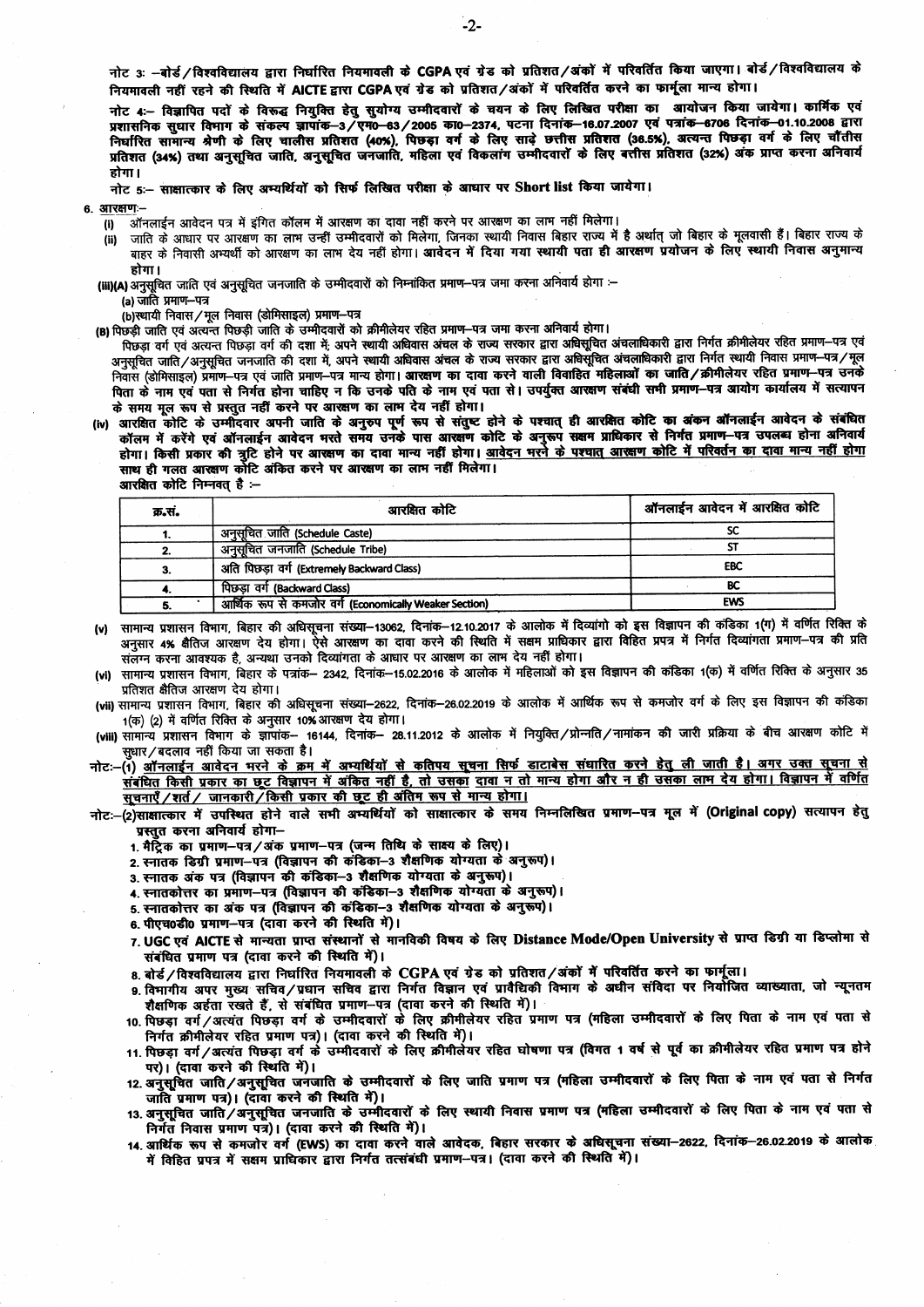15. दिव्यांगता से संबंधित विहित प्रपत्र में सक्षम प्राधिकार द्वारा निर्गत तत्संबंधी प्रमाण पत्र। (दावा करने की स्थिति में)।

the engine or provide

स्थिति में, तो परीक्षा में माग लेने हेतु विभागीय अध्यक्ष/सक्षम प्राधिकार का अनापत्ति प्रमाण पत्र (No Objection Certificate)।

17. पहचान पत्र (फोटोयुक्त)।

18. हाल का खिंचा हुआँ 4 (चार) फोटो।

उपर्यक्त प्रमाण-पत्र साक्षात्कार के समय मूल में सत्यापन हेतू प्रस्तुत नहीं करने पर उनकी उम्मीदवारी प्रमावित/रदद होगी तथा आयोग का निर्णय अंतिम एवं मान्य होगा।

7. शुल्क :-

(i) सामान्य अभ्यर्थियों के लिए- 750/-(सात सौ पचास) रूपये

(ii) केवल बिहार राज्य के अनुसूचित जाति/अनुसूचित जनजाति के लिए- 200/- (दो सौ) रूपये

(iii) बिहार राज्य की स्थायी निवासी सभी (आरक्षित / अनारक्षित वर्ग)महिला उम्मीदवारों के लिए– 200 /– (दो सौ) रूपये

(iv) दिव्यांग अभ्यर्थियों (40% या उससे अधिक) के लिए- 200/- (दो सौ) रूपये

 $(v)$  अन्य सभी उम्मीदवारों के लिए- 750/- (सात सौ पचास) रूपये

अभ्यर्थी को उपर्युक्त परीक्षा शुल्क के अतिरिक्त विभिन्न बैंकों द्वारा निर्धारित चार्ज भी देना होगा. जिसे ऑनलाईन भगतान के क्रम में बैंक द्वारा स्वतः बैंक चार्ज के रूप में ले लिया जाएगा।

वैसे सभी कोटि के दिव्यांग अभ्यर्थी एवं अनुसूचित जाति/अनुसूचित जनजाति कोटि से आने वाले अभ्यर्थी जो दिव्यांगता/अनुसूचित जाति/अनुसूचित जनजाति कोटि के लाभ का दावा करते हैं और उनके द्वारा अनुसूचित जाति, अनुसूचित जनजाति एवं दिव्यांगता<br>परीक्षा शुल्क जमा किया जाता है और भविष्य में वैसे अभ्यर्थी द्वारा दिव्यांगता से संबंधित प्रमाण-पत्र तथा अनुसूच के अभ्यर्थी द्वारा अनुसूचित जाति/अनुसूचित जनजाति से संबंधित प्रमाण–पत्र प्रस्तुत नहीं किया जाता है या उसपर किसी प्रकार का संदेह उत्पन्न होता है तो उन्हें रियायती परीक्षा शुल्क (Concessional Examination Fee) के आधार पर अनर्हित किया जा सकता है। दिव्यांग अभ्यर्थियों एवं अनुसूचित जाति/अनुसूचित जनजाति कोटि के अभ्यर्थियों को इस संदर्भ में सूचित किया जाता है कि वे स्वेच्छा से परीक्षा शुल्क सामान्य<br>अन्यर्थियों के अनुरूप जमा करते हैं तो इस बिन्दु पर उनकी अम्यर्थिता सुरक्षित रहेगी। इस पर अम्यर्

8. ऑनलाईन आवेदन पत्र भरने से संबंधित तिथि एवं अन्य निर्देश निम्नांकित हैं:-- (i)

| रजिस्ट्रेशन (पंजीकरण) की तिथि                                                                                                                             | 19.08.2020 से 07.09.2020 तक |
|-----------------------------------------------------------------------------------------------------------------------------------------------------------|-----------------------------|
| । ऑनलाईन के माध्यम से शुल्क भुगतान करने की अंतिम तिथि                                                                                                     | 11.09.2020 तक               |
| ऑनलाईन आवेदन भरने की अंतिम तिथि                                                                                                                           | 18.09.2020 तक               |
| े आयोग कार्यालय में स्पीड पोस्ट ⁄ निबंधित डाक से आवेदन की हार्ड कॉपी एव   25.09.2020 के अपराहन 05:00 बजे तक<br>सभी प्रमाण—पत्र प्राप्त होने की अंतिम तिथि |                             |

नोट-1: जिस तिथि को रजिस्ट्रेशन किया गया है उसकी अगली तिथि को पूर्वाइन 11:00 बजे के बाद परीक्षा शुल्क का ऑनलाईन भगतान करने के लिए आवेदक को लिंक उपलब्ध होगा।

नोट-2: जिस तिथि को भुगतान किया गया है उसकी अगली तिथि को पूर्वाहन 11:00 बजे के बाद आवेदक को ऑनलाईन Application Form भरने के लिए लिंक उपलब्ध होगा। अभ्यर्थी दिनांक- 11.09.2020 तक निश्चित रूप से भुगतान कर लें।

(ii) ऑनलाईन आवेदन भरने से संबंधित आवश्यक (विस्तृत) निर्देश इस विज्ञापन के साथ संलग्न है।

अभ्यर्थी ऑनलाईन आवेदन भरने के पूर्व उक्त दिशा निर्देशों का भली भाँति अध्ययन कर लेंगे तथा ऑनलाईन आवेदन भरने के क्रम में सभी सूचनाएँ सही-सही एवं सुस्पष्ट अंकित करेंगे। ऑनलाईन आवेदन भरने हेतु आवश्यक (विस्तृत) निर्देश का अक्षरशः अनुपालन नहीं करने पर एवं ऑनलाईन आवेदन मरने के क्रम में अभ्यर्थी द्वारा की गयी प्रविष्टि में किसी प्रकार की त्रुटि के लिए आयोग जिम्मेवार नहीं होगा। इस संबंध में किसी प्रकार के सुधार/परिवर्तन हेतु अभ्यावेदन पर विचार नहीं किया जाएगा।

ऑनलाईन आवेदन में भरी गयी सूचनाओं को मूल प्रमाण पत्र/अंक पत्रों से मिलान करने के क्रम में किसी भी प्रकार की त्रटि पाये जाने पर उम्मीदवारी रदद कर दी जाएगी।

उम्मीदवार डैश बोर्ड पर अंकित नाम, जन्म तिथि, कोटि, परीक्षा शुल्क इत्यादि से संतुष्ट होने के उपरान्त ही बैंक में परीक्षा शुल्क जमा करेंगे।  $(iii)$ 

- ऑनलाईन आवेदन में अंकित E-mail ld, Mobile Number तथा प्राप्त User Name एवं Password को सुरक्षित रखना ऑवेदक की जिम्मेवारी होगी। इसे वे  $(iv)$ अंतिम परीक्षाफल प्रकाशन तक सुरक्षित रखेंगे।
- मात्र रजिस्ट्रेशन एवं परीक्षा शुल्क का भुगतान करने से यह नहीं माना जाएगा की अभ्यर्थी द्वारा पूर्ण रूप से ऑनलाईन आवेदन भर लिया गया है।  $(v)$
- इन्टरनेट या पोस्टल या बैंकिंग व्यवंधान के लिए आयोग उत्तरदायी नहीं होगा। अतः अभ्यर्थी अंतिम तिथियों का इंतजार नहीं करेंगे एवं उसके  $(vi)$ पूर्व हीं सभी प्रक्रिया पूरी कर लेंगे।
- (vii) उम्मीदवार हाल का खिंचा हुआ अपना एक फोटोग्राफ तथा हिन्दी एवं अंग्रेजी में हस्ताक्षर स्कैन कर ऑनलाईन आवेदन में निर्धारित स्थान में अपलोड करेंगे। उम्मीदवार संतुष्ट हो लेंगे कि अपलोड किया गया फोटोग्राफ तथा हिन्दी एवं अंग्रेजी हस्ताक्षर का इमेज सुस्पष्ट है।
- (viii) इस प्रतियोगिता परीक्षा में सम्मिलित होने वाले इच्छूक अभ्यर्थियों को यह भी निर्देश दिया जाता है कि आवेदन करते समय जो फोटोग्राफ उनके द्वारा आवेदन पत्र पर अपलोड किया जा रहा है, उसकी कम से कम पाँच अतिरिक्त प्रतियाँ वे अपने पास सुरक्षित रखेंगे, ताकि आवश्यकता पड़ने पर या आयोग द्वारा मांगे जाने पर उसे उनके द्वारा जमा किया जा सके।
- ऑनलाईन भुगतान में किसी प्रकार का इन्टरनेट व्यवघान/गलत भुगतान/असफल भुगतान (Unsuccessful Payment/Transaction Status  $(ix)$ Failure/Transaction Status Pending) के लिए आयोग उत्तरदायी नहीं होगा तथा अभ्यर्थी को सुधार हेतु अतिरिक्त समय नहीं दिया जाएगा।
- आवेदक यह भी सुनिश्चित कर लें कि डॉउनलोड किये गये आवेदन की हार्ड कॉपी के प्रत्येक पृष्ठ पर Registration Number, Bar Code एवं Submitted  $(x)$ Application Number अंकित है। हार्ड कॉपी पर Registration Number, Bar Code एवं Submitted Application Number में से किसी एक के अंकित
- इसके अतिरिक्त विज्ञापन से संबंधित वर्णित सभी प्रमाण पत्र अंतिम रूप से भरे गये <u>ऑनलाईन आवेदन को डैश बोर्ड से डाउनलोड कर हार्ड</u>  $(xi)$ <u>कॉपी अवश्य सुरक्षित रखेंगे</u>। आयोग द्वारा किसी भी समय मांगे जाने पर उम्मीदवार को उक्त हार्ड कॉपी एवं सभी संबंधित मूल प्रमाण-पत्र निश्चित रुप से प्रस्तुत करना अनिवार्य होगा। उक्त निर्देश का अनुपालन नहीं करने वाले अभ्यर्थियों की अईता के संबंध में निर्णय लेने हेतु आयोग स्वतंत्र रहेगा।
- (xii) आवेदक यह सुनिश्चित करेंगे कि सभी वांछित प्रमाण-पत्र मूल रूप में उनके पास ऑनलाईन आवेदन भरते समय उपलब्ध हैं।

9. महत्वपूर्ण निर्देश :-

अंतिम रूप से भरे गए ऑनलाईन आवेदन को डैशबोर्ड से डाउनलोड कर हार्ड कॉपी में निर्धारित स्थान पर नीले स्याही से हिन्दी एवं अंग्रेजी में हस्ताक्षर करते हुए उक्त हार्ड कॉपी के साथ निम्नांकित सभी प्रमाण–पत्र/कागजात की प्रति केवल निबंधित डाक/स्पीड पोस्ट से इस प्रकार भेजें कि वह दिनांक-25.09.2020 के अपराहन 5.00 बजे तक संयुक्त सचिव-सह-परीक्षा नियंत्रक, बिहार लोक सेवा आयोग, 15, जवाहरलाल नेहरू मार्ग (बेली रोड), पटना- 800001 को अवश्य प्राप्त हो जाए। उक्त हार्ड कॉपी के साथ निम्नलिखित <u>प्रमाण-पत्रों को स्व-अभिप्रमाणित</u> प्रतियाँ अनुलग्नक ्<br>के रूप में क्रमवार अवश्य संलग्न करेंगे:--

 $-3-$ 

**Respects on the**